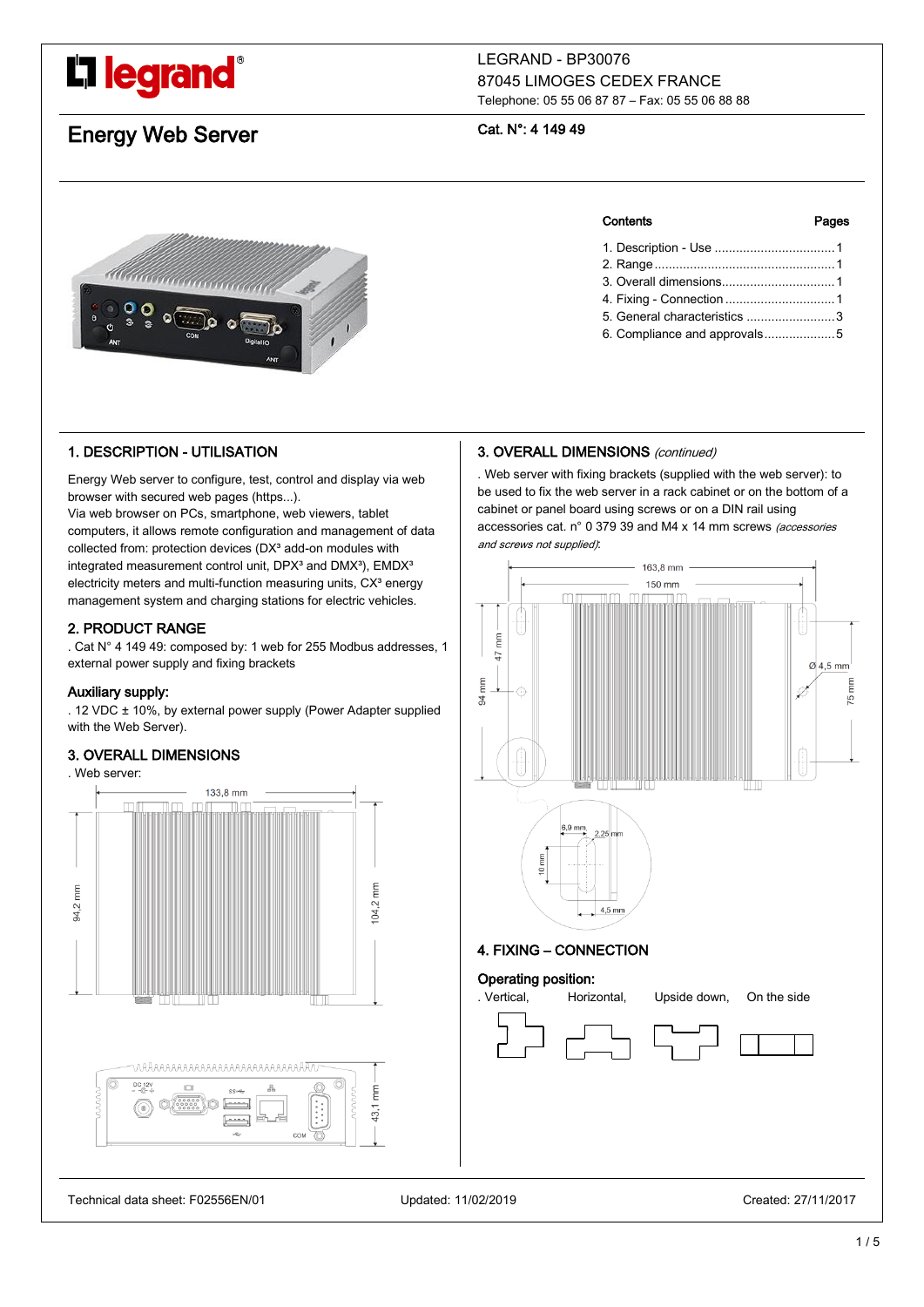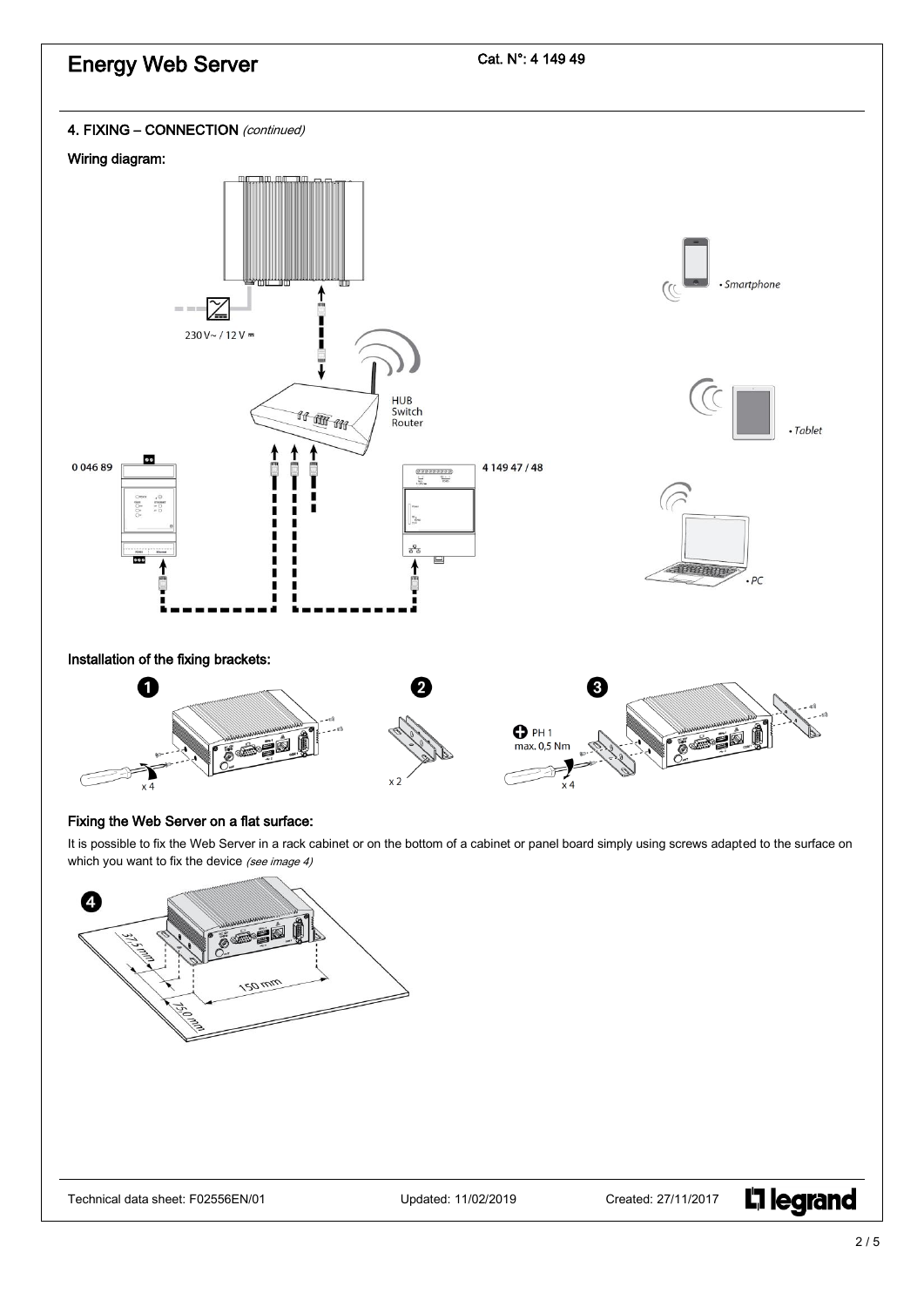# Energy Web Server

# Cat. N°: 4 149 49

# 4. FIXING - CONNECTION (continued)

# Fixing the Web Server on a DIN rail:

It is always possible to fix the Web Server in a cabinet or panel board directly between DIN rails of two different rows (see picture 4a) or on the rail of a row (see picture 4b) using fixing claws (cat. n° 0 374 39) and M4 screws with a maximum length of 14 mm



|  | $= 0.374.39$      | · Pièces non fournies · Parts not included<br>· Parti non a corredo · Teile nicht enthalten<br>· Partes no incluidas · Onderdelen niet inbegrepen<br>• Peças não incluídas • Элементы не включены |
|--|-------------------|---------------------------------------------------------------------------------------------------------------------------------------------------------------------------------------------------|
|  | M4 x 14 mm (max.) | · Części nieuwzględnione · Parçalar dahil değildir                                                                                                                                                |

# 5. GENERAL CHARACTERISTICS

# Front face marking:

. By permanent ink pad printing:



L<sub>1</sub> legrand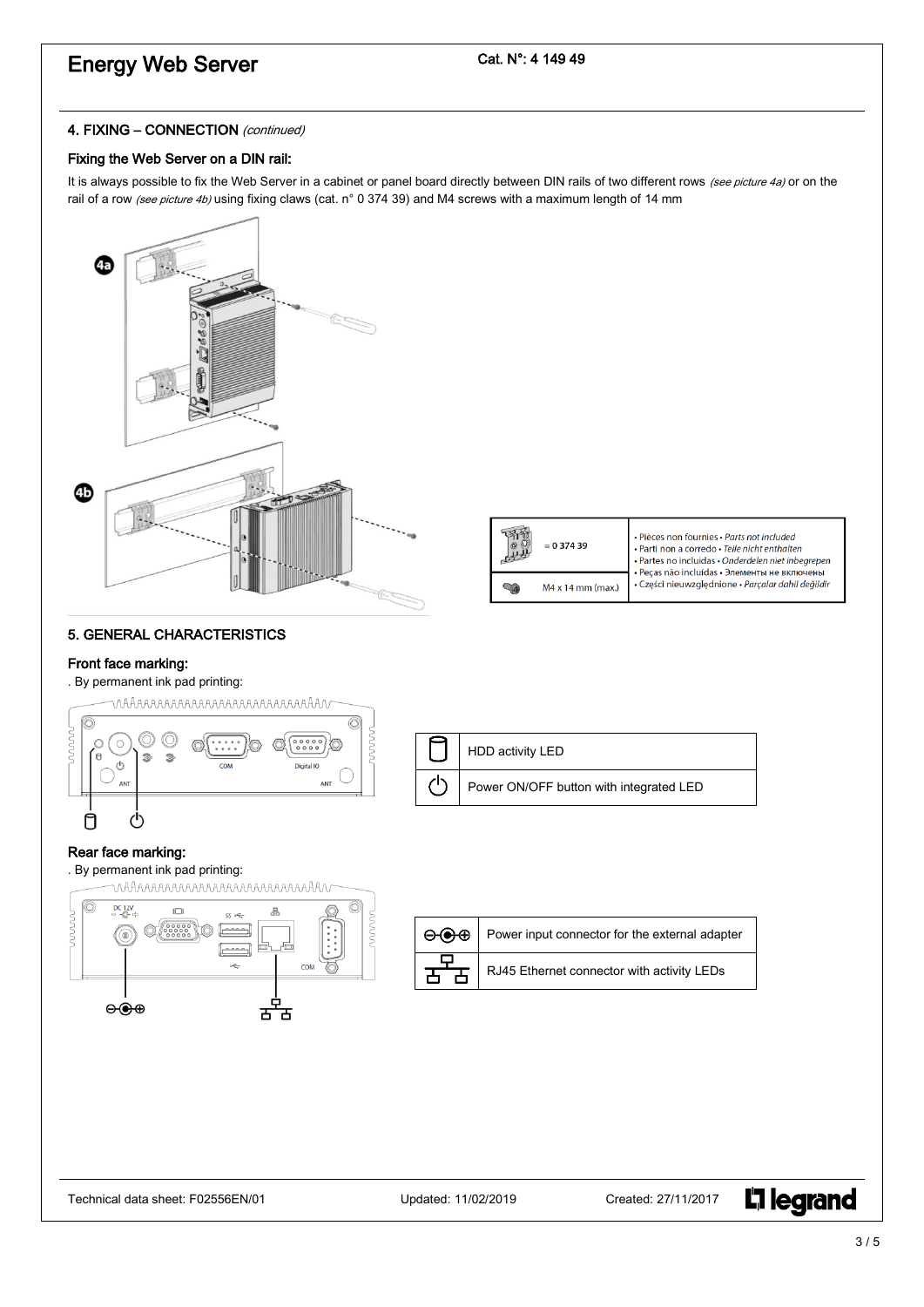# Energy Web Server

# Cat. N°: 4 149 49



# Upper face marking:



# Lower part marking:



### **Technical** pictograms



# Signalling LEDs:

. Gives information about the operating state of the Web server: . LED linked to power On/Off button



#### . Possible states & colours:

| LED    | <b>State</b> | Meaning                           |  |
|--------|--------------|-----------------------------------|--|
| Green  | Steady on    | Device powered on                 |  |
| Orange | Steady on    | Device turned off or suspend mode |  |

# 5. GENERAL CHARACTERISTICS (continued)

Signalling LEDs (continued).

| . HDD activity led |  |
|--------------------|--|
|                    |  |
|                    |  |

#### . Possible states & colours:

| LED | <b>State</b>    | Meaning      |  |
|-----|-----------------|--------------|--|
| Red | <b>Blinking</b> | HDD activity |  |

. RJ45 Ethernet connector with activity LEDs



#### . Possible states & colours:

| LED                                                           | <b>State</b>    | Meaning                                                                       |
|---------------------------------------------------------------|-----------------|-------------------------------------------------------------------------------|
| "Act/Link"<br>(green)                                         | <b>Blinking</b> | Device connected to the Ethernet<br>network and activity on Ethernet<br>cable |
| Steady off<br>Steady Green<br>"Speed"<br><b>Steady Yellow</b> |                 | Operating at 10 Mbps<br>Operating at 100 Mbps<br>Operating at 1000 Mbps       |

### Note: all LEDs and ports not described in this document do not have any use in Legrand applications.

# Technical characteristics of communication:

. Ethernet specification compliance: Compliant with IEEE 802.3, IEEE 802.3u, IEEE 802.3x, IEEE 8023y, IEEE 802.ab. . Interface Ethernet: 1 x 10/100/1000 Mbps Intel 82583V GbE, supports "Wake on LAN" standard

#### Default configuration:

- . IP Address: 192.168.1.100
- . Subnet Mask: 255.255.255.0
- . Gateway: 198.168.1.1

# Web pages access:

. Access to the web Servers pages and data is secured by two identification codes (PIN and PUK codes).

| . Four types of "default" users are configured: |  |  |  |
|-------------------------------------------------|--|--|--|
|-------------------------------------------------|--|--|--|

| User          | <b>PIN</b> | <b>PUK</b>       |
|---------------|------------|------------------|
| administrator | 99999      | 00000 9999 00000 |
| greenUp       | 88888      | 00000 8888 00000 |
| Installer     | 55555      | 00000 5555 00000 |
| user          | 11111      | 00000 1111 00000 |

Note: The home page ("home") will be different depending on the type of user that access to the device (for more details refer to the user manual).